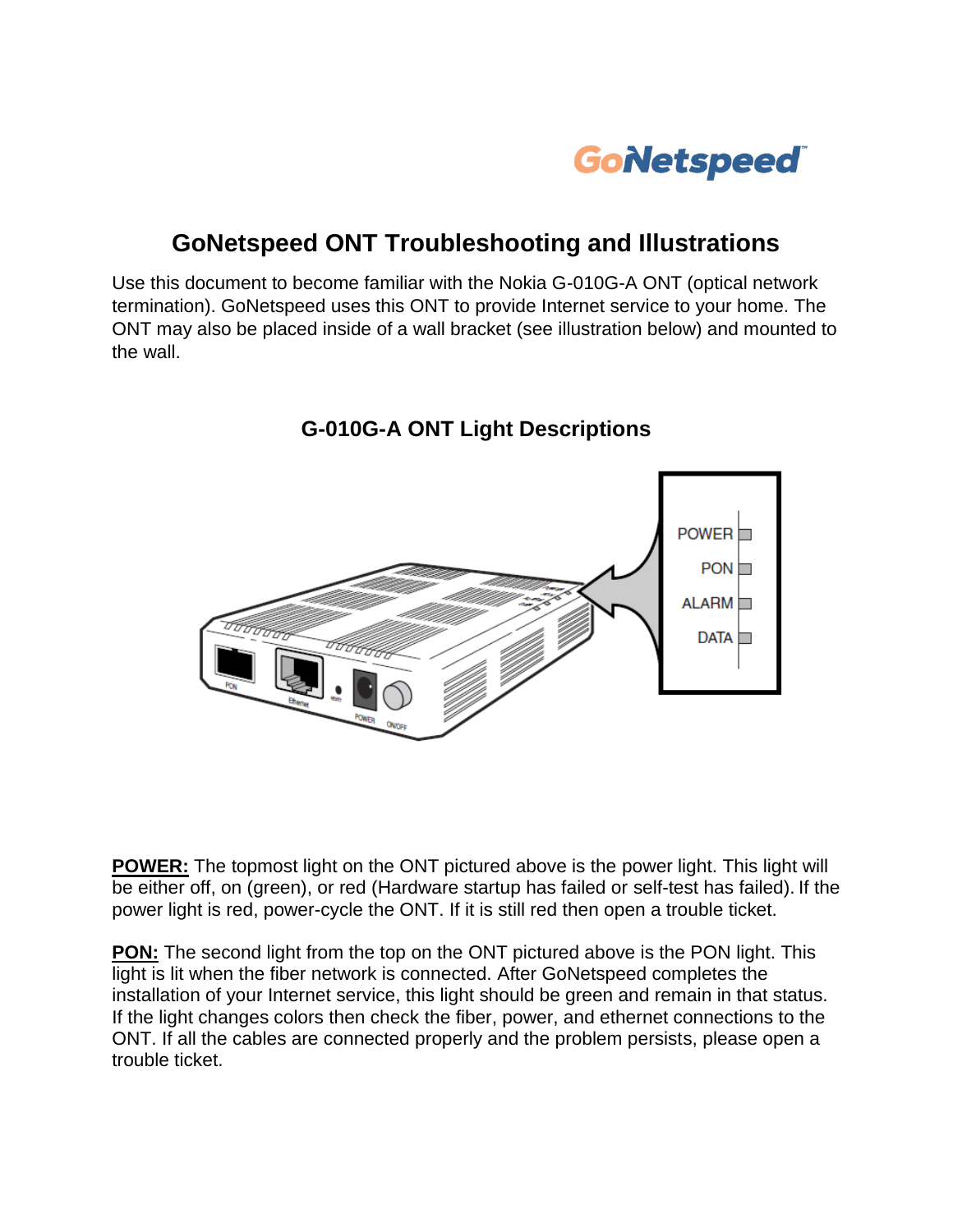ALARM: The third light from the top on the ONT pictured above is the alarm light. If there are no problems then this light will be off. If it is not off then please open a trouble ticket.

**DATA:** The bottom most light on the ONT pictured above is the connection to your network/router. Under normal conditions, this light will be blinking green/yellow! The blinking symbolizes data flowing through the ONT.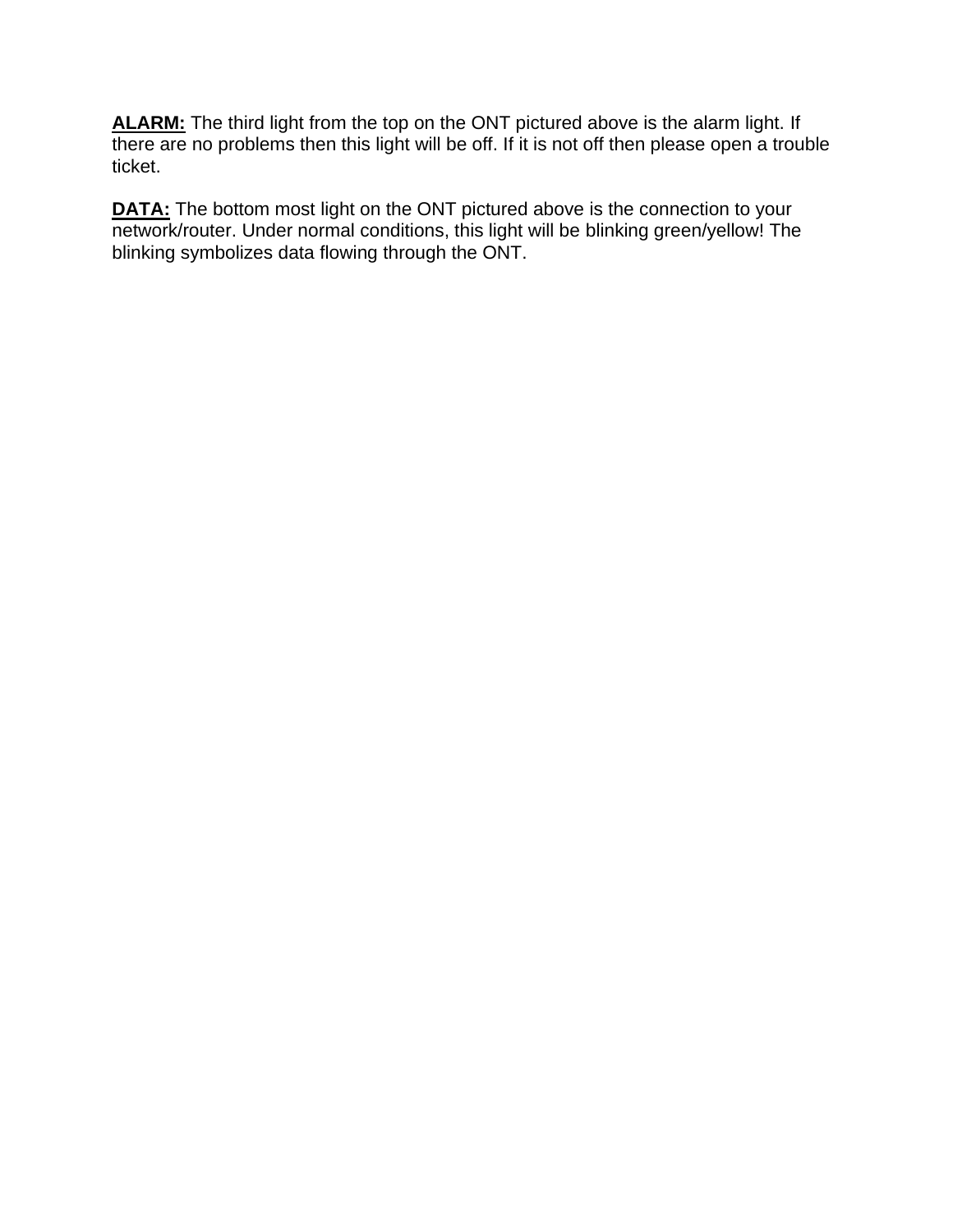## **ONT Port Descriptions**



**PON PORT:** Fiber connection to the GoNetspeed network

**Ethernet PORT:** RJ45 connection to your home network (router, laptop, etc).

**RESET BUTTON:** Resets the ONT to factory default. This button should only be pressed when advised by a GoNetspeed service representative.

**POWER:** This connector is used for powering up your ONT. The power cord comes with the ONT and plugs into a standard home outlet.

**ON/OFF:** Turns ONT on or off.